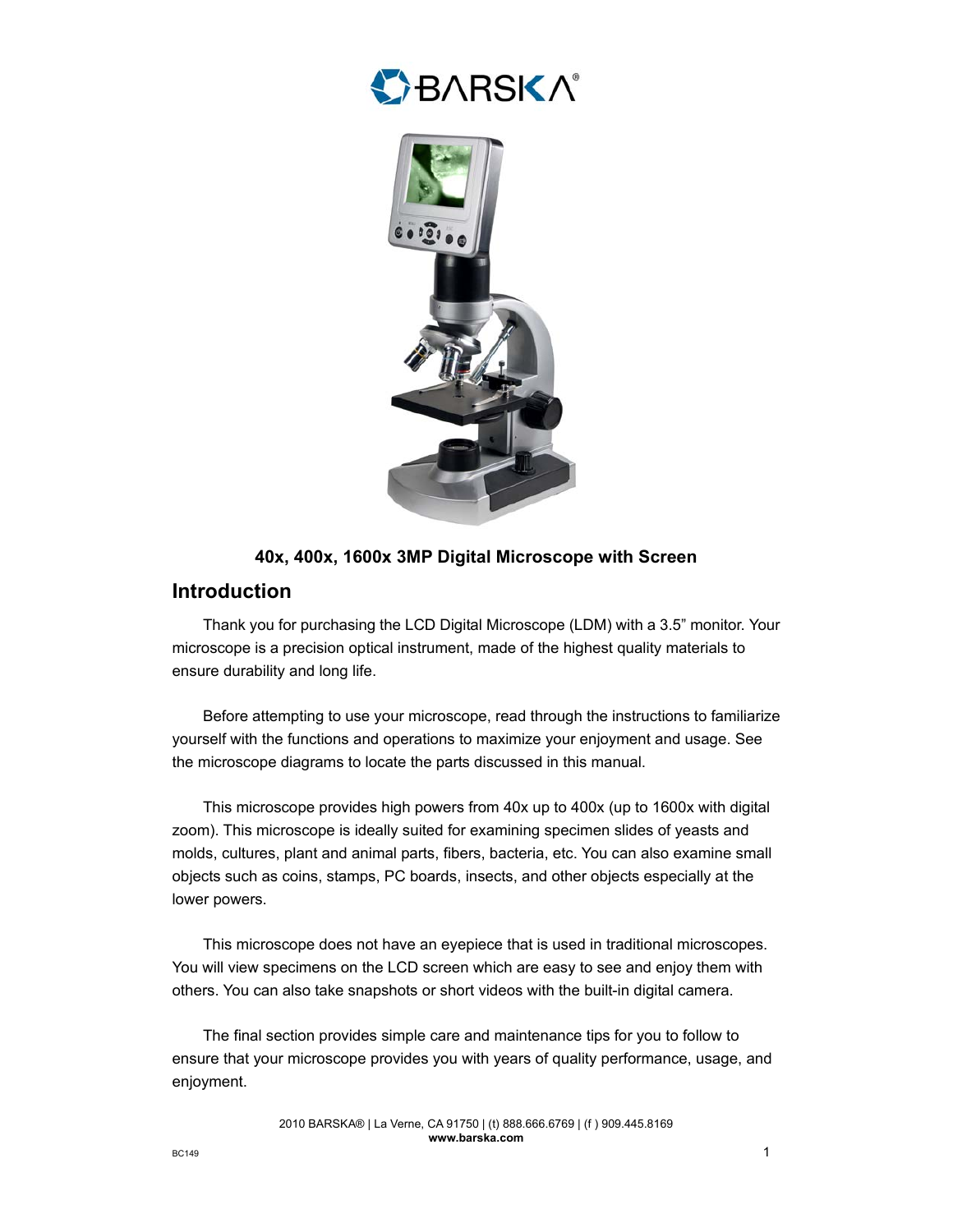

**Figure 1** 

## **Included Accessories**

| AC Adapter 110V~ 240V | 7 Prepared Slides, 3 blank |
|-----------------------|----------------------------|
| Mini USB Cable        | <b>Carrying Case</b>       |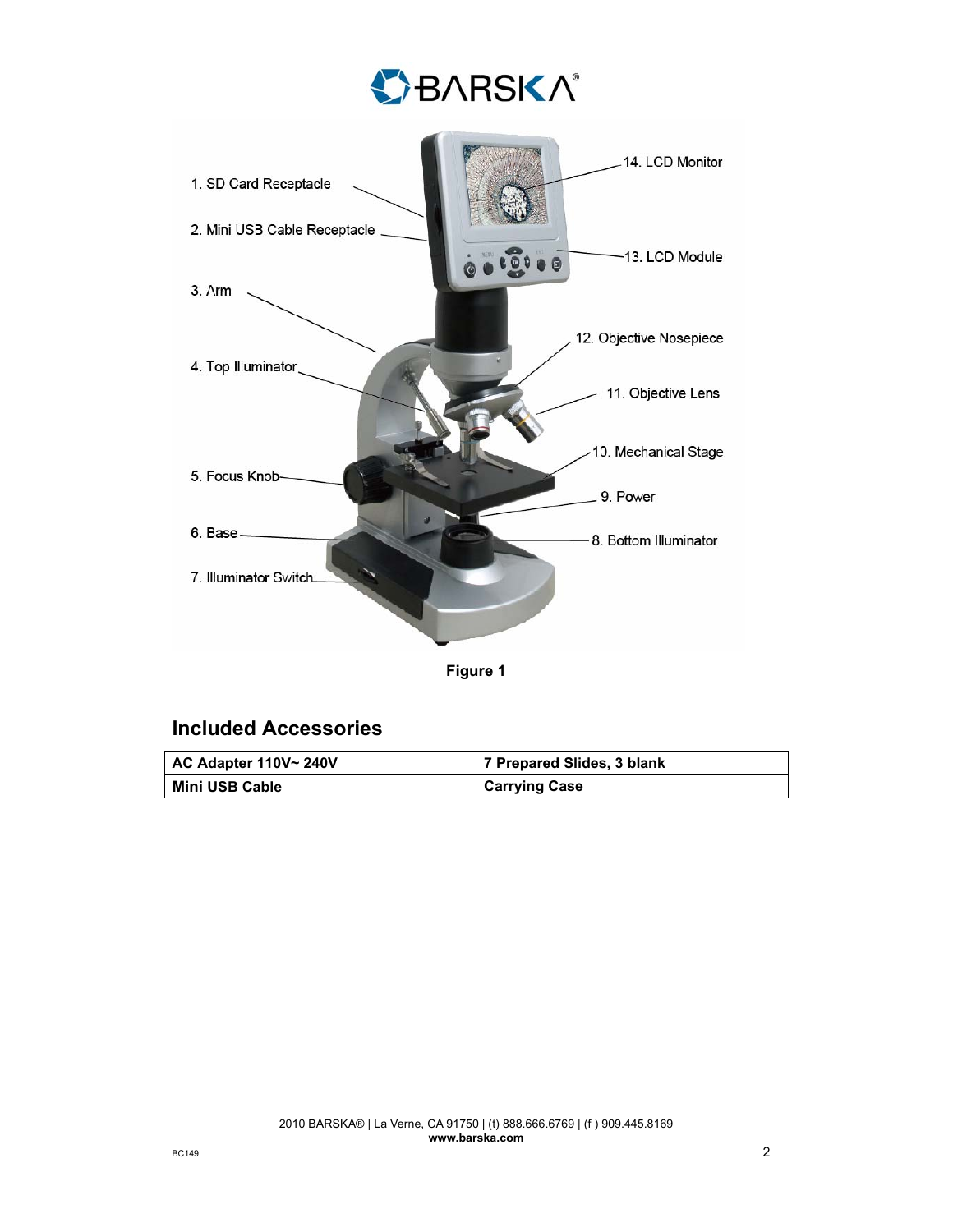

# **Specifications**

| Stage               | Mechanical Stage (91mmX91mm)                                     |
|---------------------|------------------------------------------------------------------|
| Digital Camera      | 5MP CMOS; 10x Magnification in lieu of an Eyepiece; 2560x        |
|                     | 1920 pixel array                                                 |
| <b>LCD Monitor</b>  | 3.5" with 4x Digital Zoom – High definition digital TFT display  |
|                     | Resolution - 320x240 pixels.                                     |
| Focuser             | Smooth, single motion                                            |
| Objectives          | Achromatic 4x, 10x and 40x                                       |
| <b>Flash Memory</b> | 128M Flash Memory (Support the highest 8G SD Card, not included) |
|                     | Snapshots in JPEG format and MP4 files for Video                 |
| USB Cable           | Mini USB 2.0                                                     |
| PC Camera           | Directly observed through the computer screen                    |
| <b>Filter Wheel</b> | Blue/Green/Red/1mm/3mm/6mm                                       |
| Illuminators        | Built-in electric – both are LED 3.4Volt and 5Watt               |
| AC Adapter          | Input Universal 100 to 240 Volt 50/60 HZ                         |
| Weight/Dimensions   | 1.65kg                                                           |

# **Magnification (Power) Table**

| <b>Objective Lens</b>        | 4х   | 10x  | 40x   |
|------------------------------|------|------|-------|
|                              |      |      |       |
| Digital Image -- normal      | 40X  | 100X | 400X  |
| Maximum with 4x digital zoom | 160X | 400X | 1600X |

## **Setting up Microscope**

1. Carefully remove the microscope and other parts from the carrying case and set them on a flat surface.

2. Remove the dust cover from the microscope.

3. Plug the small cable from the AC adapter into the socket on the back of the base.

4. Insert the plug end of the AC adapter into the proper power source

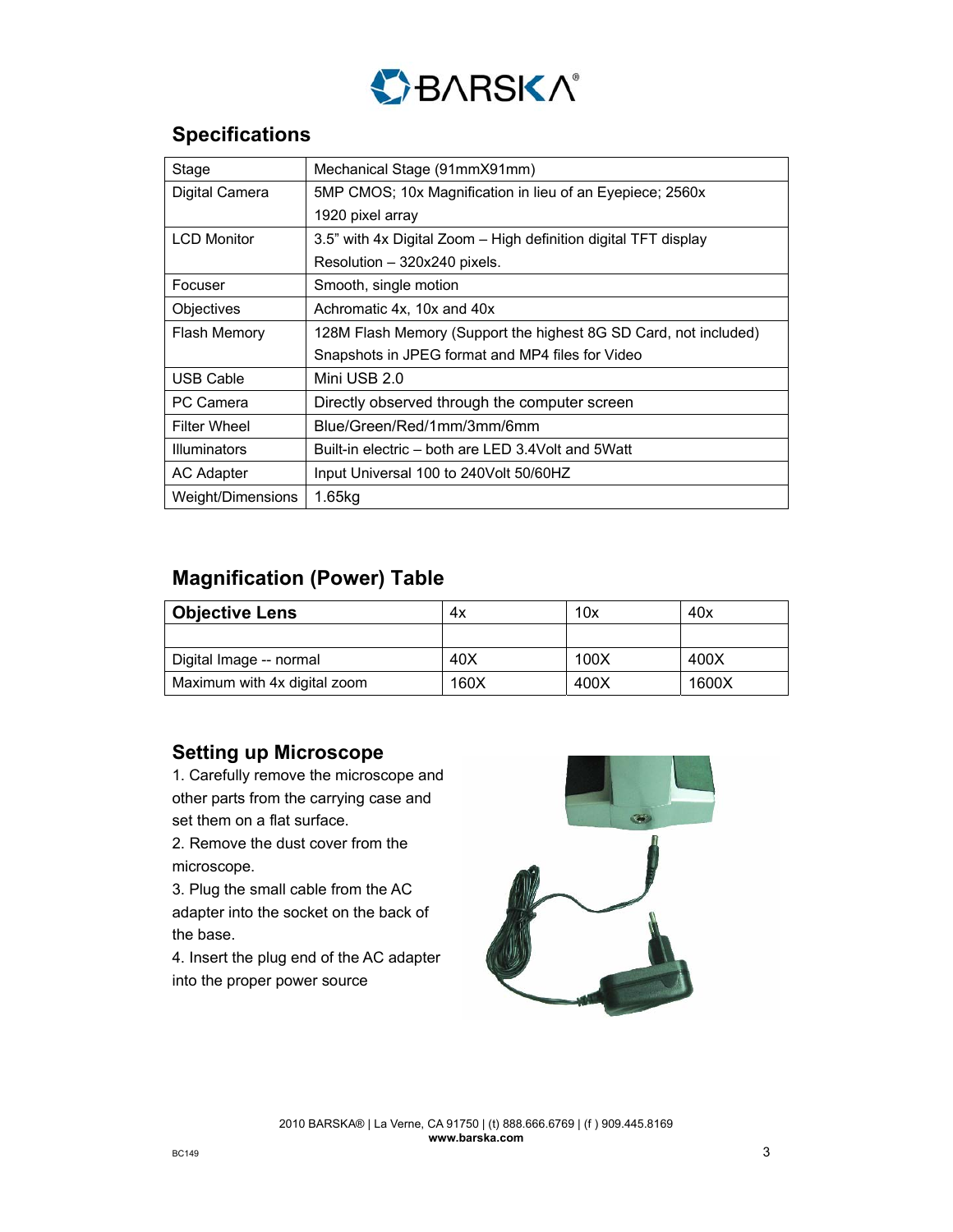

# **Microscope Operation**

Before looking at specimens you must turn the LCD on, turn on the illumination, and understand how to use the mechanical stage and then you are ready to begin viewing.





### **LCD Module**

This digital microscope is different than traditional microscopes --- instead of using eyepieces to look at a specimen in a traditional microscope, the LCD monitor replaces the eyepieces so you can look at the specimen on the screen by yourself or share the view with others. To begin to view specimens with your microscope, you will have to turn the LCD monitor on by turning the Power Button "Power" (see Figure 3). Push and hold the button down until the Red LED comes on indicating the LCD monitor is "On." That is basically all you need to do to use the LCD screen for viewing specimens. The various keys on the LCD Module are mainly used for taking images (snapshots and video) and will be discussed later in this manual.

### **Illumination**

To get the sharpest and best views, the proper illumination (lighting) must be chosen. 1. To turn the illuminator(s) on, see Figure 4 below which shows the following four positions on the Illuminator Switch --- OFF, I (Bottom Illuminator), II (Top Illuminator), and III (Both Bottom & Top Illuminators).

2010 BARSKA® | La Verne, CA 91750 | (t) 888.666.6769 | (f ) 909.445.8169 2. The top illuminator (II) is normally for solid objects (not specimen slides) so light shine down onto the object. The top illuminator was designed to be used at low power (4 x objectives) as higher power objective lenses (10x & 40x) will block the light. If you need to

**www.barska.com**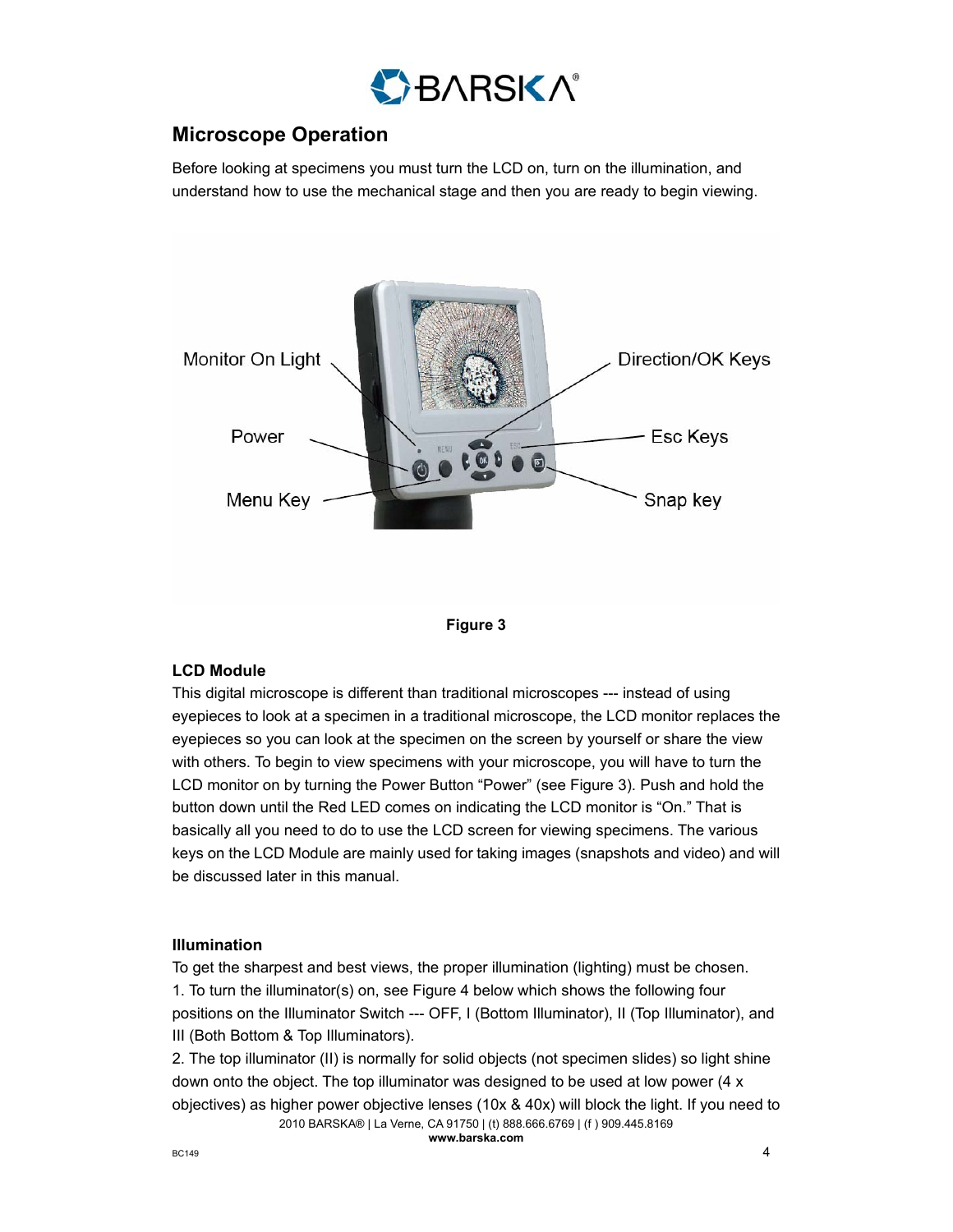

use high power to observe solid objects, use a secondary light (desk lamp, etc.) for Illumination.

3. The bottom illuminator (I) is used for specimen slides where the light shines up through the hole in the stage through the slide.

4. Having both illuminators on at the same time can provide enough light for thick and irregular specimens.





#### **Adjusting the Lighting**

Specimens of different size, thickness, and color variations will require different levels of illumination. There are two ways to change the amount of illumination when viewing a specimen; adjusting the brightness on the dial shown above in Figure 5 and changing the EV function on the LCD monitor. The EV (exposure value for brightness) function increases or decreases the brightness level by using the "left" or "right" arrow keys on the LCD monitor. When viewing a specimen that is not transparent or dark in color, you may need to increase the amount of light to resolve certain features or details. This is best done by simply increasing the brightness of the illuminator by rotating the brightness control dial all the way to its highest setting. Optimum lighting will be found by experimenting with adjustments as each specimen may require slightly different illumination as well as the same specimens viewed under different powers.

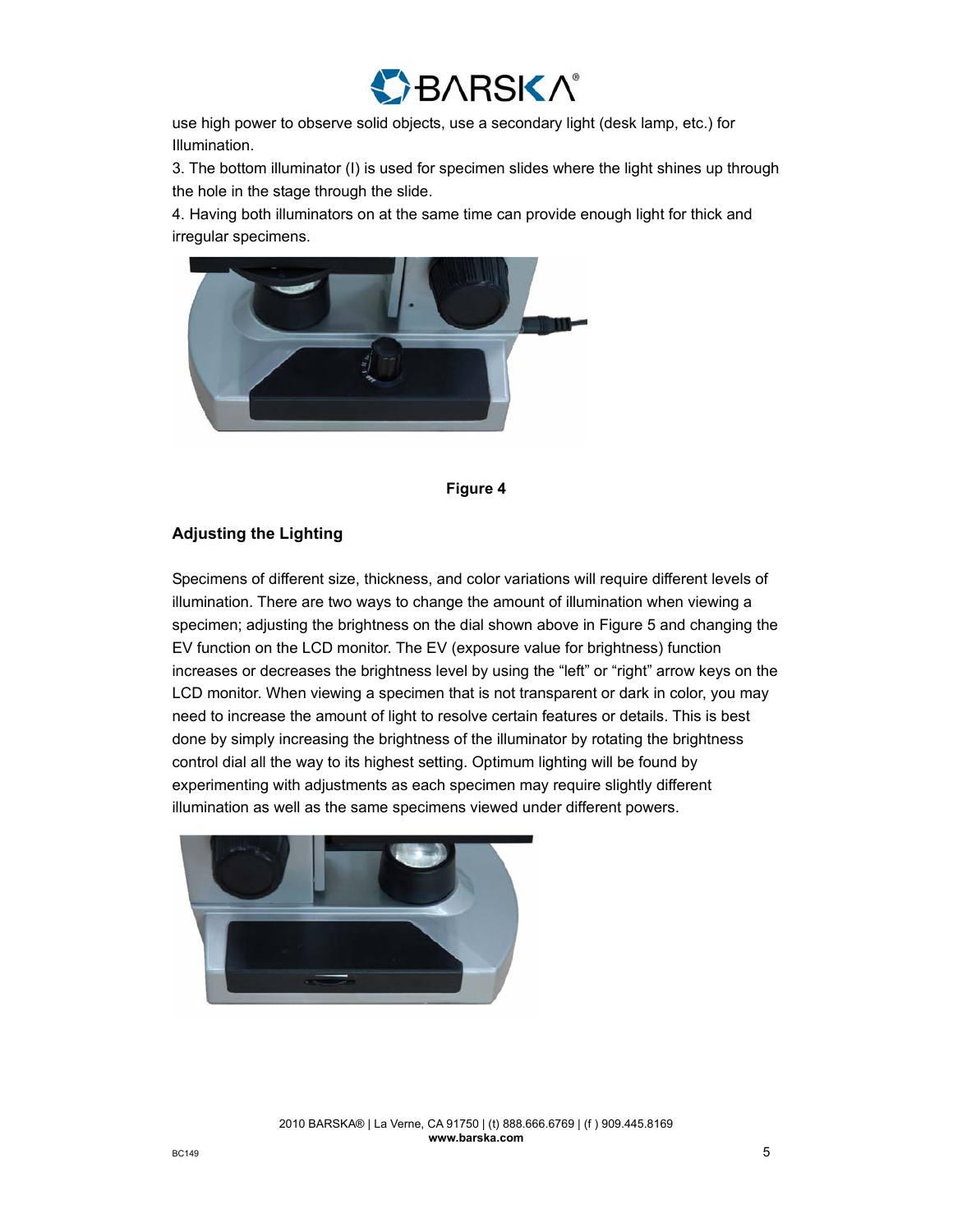

#### **Digital Imaging**

You can take snapshots or a short video with your microscope with the built-in digital camera. With the internal storage memory, you do not need to use a PC or any other devices to do imaging. Transferring of images to your PC for saving and or printing them is easy and will be discussed later in this manual.

#### **Settings and Information for the Digital Camera**

After power on the LCD monitor, there are three choice menus.



#### **Camera:**

- 1. In the Top right of the LCD screen (Figure 5-4), mean we are in the camera mode.
- 2. In the Top left of the LCD screen (Figure 5-1) is the EV (Exposure Value) which adjusts the brightness level. The normal position is 0.0 and this can be adjusted in increments up to -2 to +2 by pushing the Left/Right directional keys.
- 3. In the screen(Figure  $5 2$ ) is the digital zoom feature, using the directional keys (up/down) to zoom out/in, Maximum with 4x digital zoom feature.
- 4. The picture setting Mode (Figure  $5 3$ ) the normal (default setting) is "Single" for taking snapshots one at a time as you choose. You can Choose "Continuous" to take consecutive picture.
	- a) Size (Figure  $5 5$ ) this sets the resolution you want for the image. The camera itself uses the 2560x1920 pixel arrangement (5MP) but you can use digital interpolation to increase the resolution or you can use lower resolutions to increase the number of images you can save in your internal storage memory.
	- b) Quality The quality can provide fine, standard, economy image,
	- c) White balance– you can change the different white balance to observe different slice.
- 5. In the bottom right of the screen (Figure  $5-6$ ) is shown an estimate of the remaining snapshot images left in the internal memory or SD card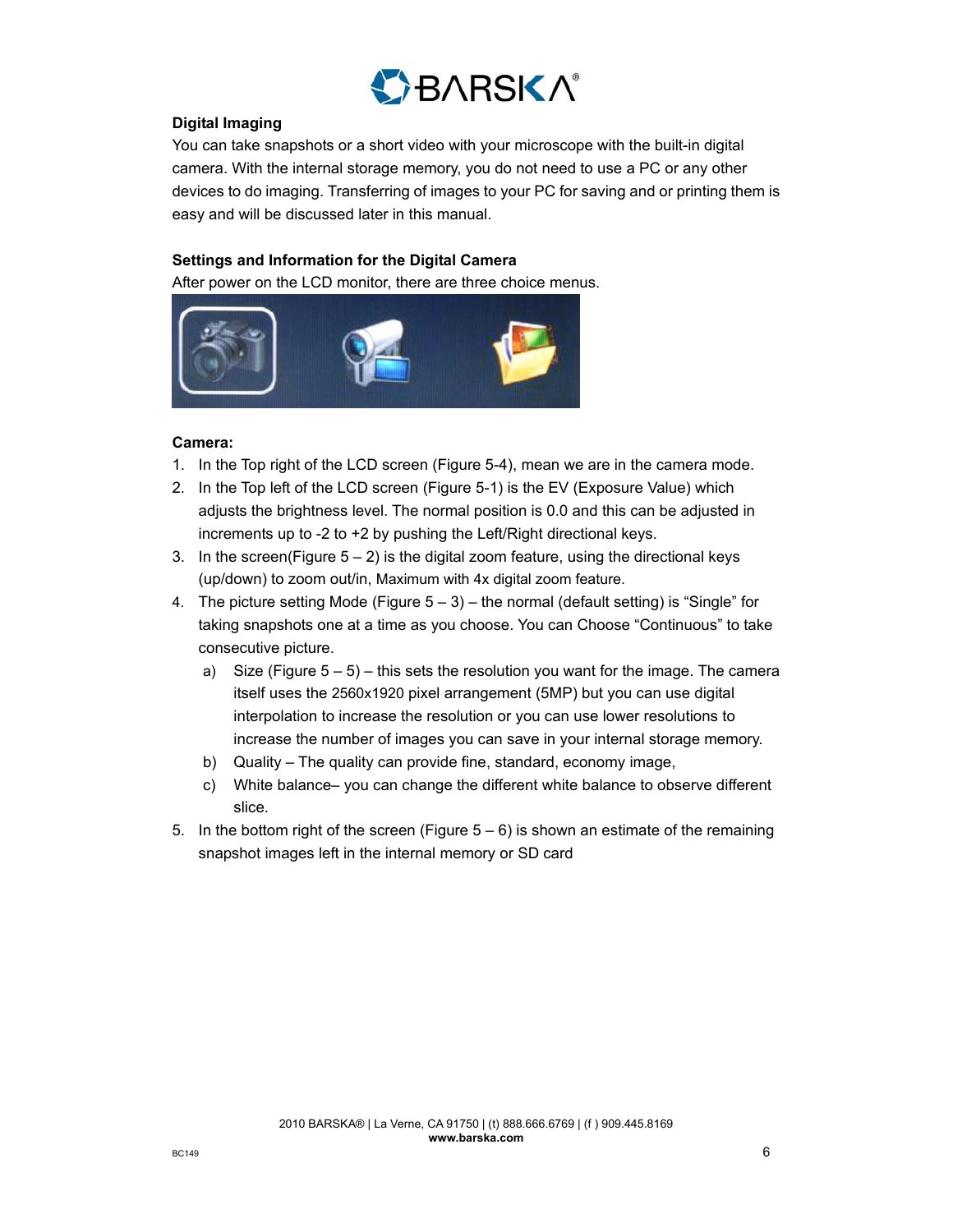



**Figure 5**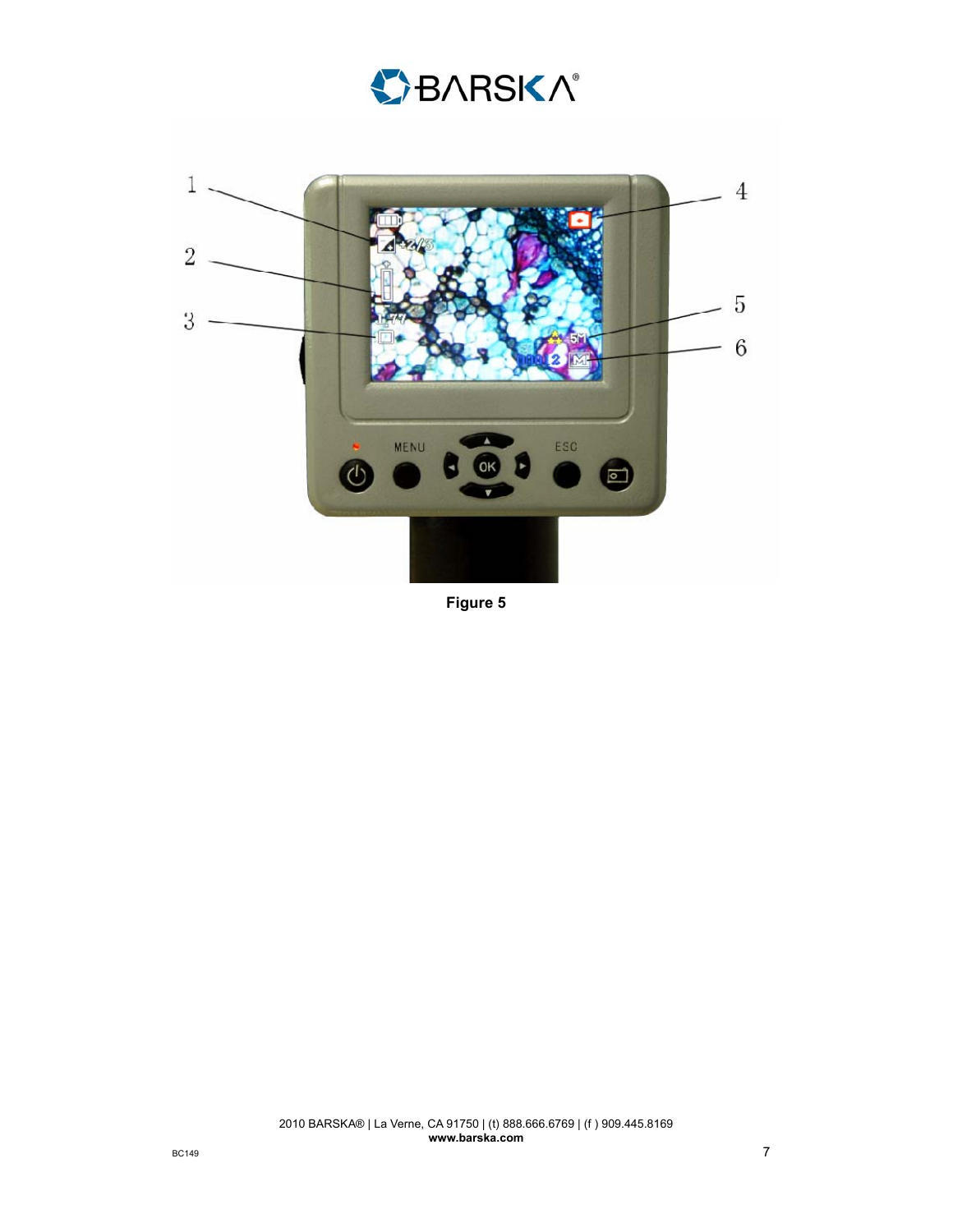

## **DV Record:**

- 1. In the Top right of the LCD screen (Figure 6-3), mean we are in the DV record mode.
- 2. In the Top left of the LCD screen (Figure 6-1) is the EV (Exposure Value) which adjusts the brightness level. The normal position is 0.0 and this can be adjusted in increments up to -2 to +2 by pushing the Left/Right directional keys.
- 3. In the screen(Figure  $6 2$ ) is the digital zoom feature, using the directional keys (up/down) to zoom out/in, Maximum with 4x digital zoom feature.
- 4. The DV Record can save in VGA or QVGA MP4 movie record (Figure 6 4).
- 5. In the bottom right of the screen (Figure  $6-5$ ) is shown an estimate of the remaining snapshot images left in the internal memory or SD card



**Figure 6** 

### **Picture View:**

- 1. Into the "Picture View", the picture is Recent photographs.
- 2. Using the "MENU" key.
	- a) Delete delete single, all the picture or delete your select picture.
	- b) Copy to card you can copy the picture from the build-in memory card to SD card.
	- c) File Protect
	- d) Thumbnail view the picture in nine.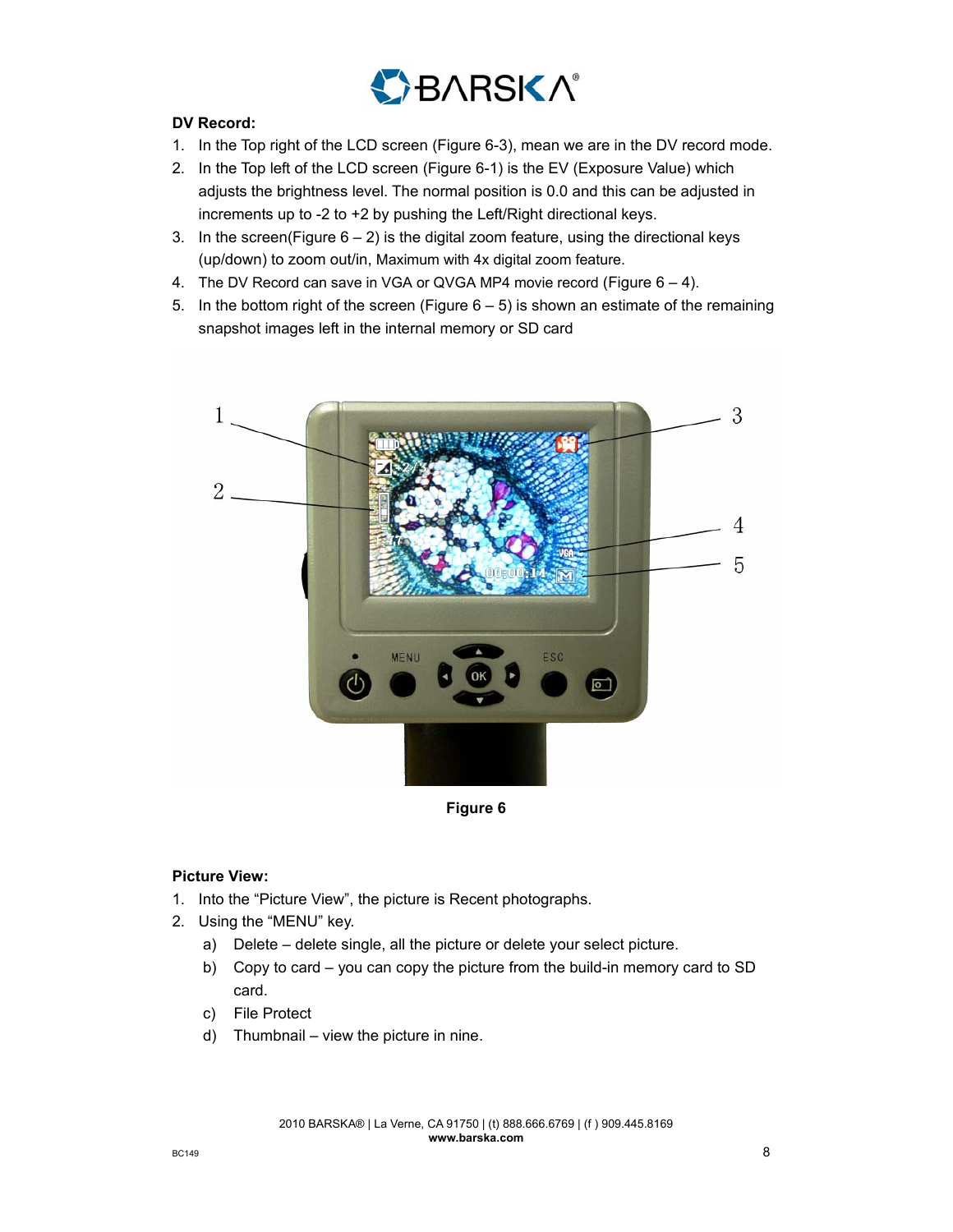

## **System Setup:**

## **In camera or DV record mode. Press the "MENU" key, and press right key into system setup.**

- 1. Format- formats the memory card.
- 2. Language this LCD Digital Microscope is in multiple languages: ENGLISH, FRENCH, DEUTSCH, ITALIAN, SPANISH, PORTUGUESE, JAPANESE, CHINESE\_CN, and CHINESE\_TW.
- 3. Auto off set the auto off time, 1min,3min,5min,or never.
- 4. System reset.
- 5. Light Frequency. 60Hz, 50Hz.
- 6. TV output using DV-OUT line, we can transport the image to TV.
- 7. USB setting- the "Disk Drive" can transport the built-in data to computer. "PC cam" allow us to observe the slice in computer.
- 8. PC Camera Directly observed through the computer screen.
	- a) Step 1; Insert the CD-ROM in the computer, then setup the software "Digital Microscope Drive.exe" and "Digital Microscope Driver patch.exe".







- b) Step 2, setting "USB" to "PC cam" (view system setup point 7)
- c) Step 3, Using Mini USB cable connect to computer. After the Automatic Identification Equipment. Run the software "AMCap2.exe"
- d) Using the software AMCap to Viewing a Specimen. When viewing from computer the image can not be seen in on the screen of the LCD Digital Microscope.



**Transferring Your Images**